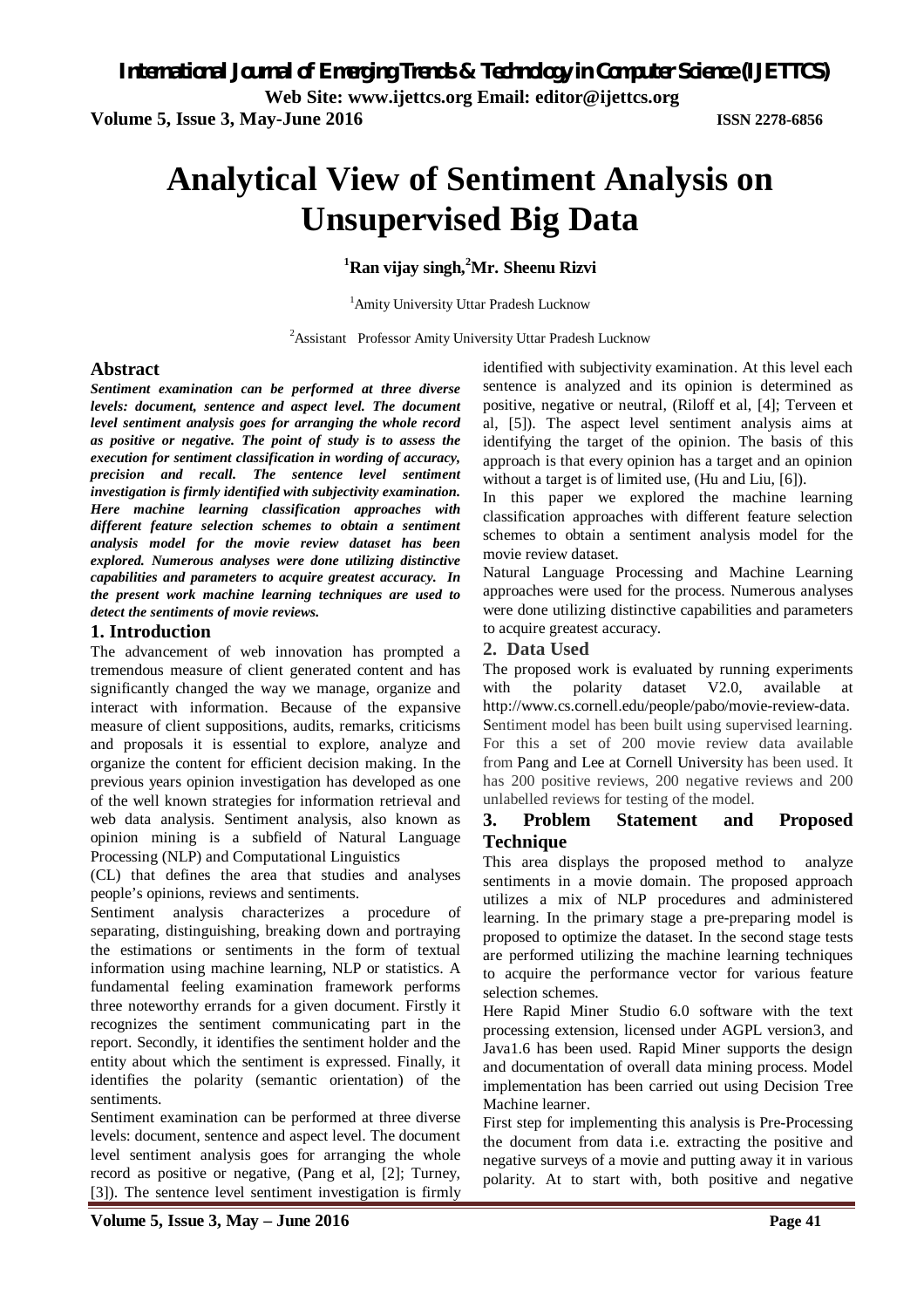# *International Journal of Emerging Trends & Technology in Computer Science (IJETTCS)* **Web Site: www.ijettcs.org Email: editor@ijettcs.org**

### **Volume 5, Issue 3, May-June 2016 ISSN 2278-6856**

surveys of a certain movie are taken. The greater part of the words are stemmed into root words. At that point the words are put away in various extremity (positive and negative). Both vector wordlist and model are made.

Next, the required list of movies, an unlabelled data, as input to the model validation. Model analyzes every last word from the given list of movies with that of words which come under different polarity stored earlier. The movie survey is evaluated in view of the dominant part of number of words that occur under a polarity.

# **4. Stages in Sentiment Analysis of Movie Review Data**

A basic task in sentiment analysisis classifying an expressed opinion in a document, a sentence or an entity feature as positive or negative. The work here gives the list of movies and its review such as Positive or Negative. This program implements Precision and Recall method. Precision is the probability that a (randomly selected) retrieved document is relevant. Recall is the probability that a (randomly selected) relevant document is retrieved in a search. Or high recall means that an algorithm returned most of the relevant results. High precision means that an algorithm returned more relevant results than irrelevant.

#### **STEP -I**

The learning processes usually optimize the model they generate to make it fit the training data as well as possible. If we test this model on some independent set of data, mostly this model will not perform that well as it performed on the training data that generated it. This is called over-fitting. The X-Validation operator predicts the fit of a model to a hypothetical testing data, which can be especially useful when you don't have separate testing data.

#### **STEP – II**

Here both the model and vector wordlist obtains in Step-I are retrieved from the repository using store operators. Output from the retrieved wordlist is fed to the process document operator. Further, the Apply Model operator takes a model from a Retrieve operator and unlabeled data from Process document as input and outputs the applied model to the 'lab' port, which has been connected to the Report (result).

#### **5. Result Analysis**

The dataset consists of 200 reviews equally divided into 100 positive and 100 negative. The dataset used for the experiments was divided into two classes, positive and negative. For a given classifier and a document there has four possible outcomes: true positive, false positive, true negative and false negative. If the document is labelled positive and is classified as positive it is counted as true positive else if it is classified as negative it is counted false negative. Similarly, if a document is labelled negative and is classified as negative it is counted as true negative else if it is classified as positive it is counted as false positive.

Based on these outcomes a two by two confusion matrix can be drawn for a given test set. This is shown in Figure 1 below.

The confusion matrix in figure 1 forms the basis for the calculation of the following metrics.

- i.  $Accuracy = (tp+tn)/(P+N)$
- ii.  $Precision = \text{tp}/(\text{tp+fp})$
- iii. *Recall/ true positive rate* = tp/P
- iv. *F-measure*  $=2/ ((1/precision)+(1/recall))$
- v. *False alarm rate/ false positive rate* = fn/N
- vi. *Specificity* = tn/ (fp+tn) =  $(1$ -fp rate)

The experiments show that Term frequency-Inverse document frequency (TF-IDF) scheme gives maximum accuracy using Decision Tree classification approach.

From the Decision Tree model built from our dataset with sentiment attributes, we can see that the most important decision attributes were WORST, which is one of the attributes detected from the set of negative and positive sentiment datasets.

|                 | Result Overview X    |                                                                                                       |                  | Worlist (ISENTINENT ANALYSIS/store 1)                                |                 |  |  |  |
|-----------------|----------------------|-------------------------------------------------------------------------------------------------------|------------------|----------------------------------------------------------------------|-----------------|--|--|--|
|                 |                      | % Performance/Actor (ISENTIMENT ANALYSIS/Performance_cutput) . XI                                     |                  | Example Set (ISE) MINENT ANALYSIS PROJECT_1_A_Exampleset_result( ) X |                 |  |  |  |
| 1<br>Pertomance | -Crienn-<br>accuracy | $\textcircled{a}$ Table View $\textcircled{)}$ Plot View<br>accuracy: 72.50% +1-4.74% (mikro: 72.50%) |                  |                                                                      |                 |  |  |  |
|                 |                      |                                                                                                       | <b>trepisive</b> | the negative                                                         | class precision |  |  |  |
| E               |                      | pred positive                                                                                         | 15               | 16                                                                   | 67.31%          |  |  |  |
| Description     |                      | pred negative                                                                                         | 25               | 115                                                                  | <b>21%</b>      |  |  |  |
|                 |                      | dass recall                                                                                           | 87.50%           | 5751%                                                                |                 |  |  |  |
| Cong<br>Andalun |                      |                                                                                                       |                  |                                                                      |                 |  |  |  |

**Figure 1:** Snapshot of the Model Performance using Decision Tree Classification approach

From the Performance operator, we get various measures of the sentiment dataset, as seen from Figure 1 above. The various performance measures are as mentioned below.

**Accuracy** is calculated by the percentage of correct predictions over the total number of examples. Correct prediction means examples where the value of the prediction attribute is equal to the value of the label attribute.

**Precision** of a class is calculated by taking the correct predictions of a label's value over the total predictions for the same label value (correct predictions + wrong predictions).

**Recall** of a class is calculated by taking the correct predictions of a label's value over the total of the real examples with the same label value (correct predictions + missed examples).

The performance of this decision tree has a better accuracy (Fig. 1 & 2), and especially the recall of the POSITIVE labelled comments (which are much less compared to the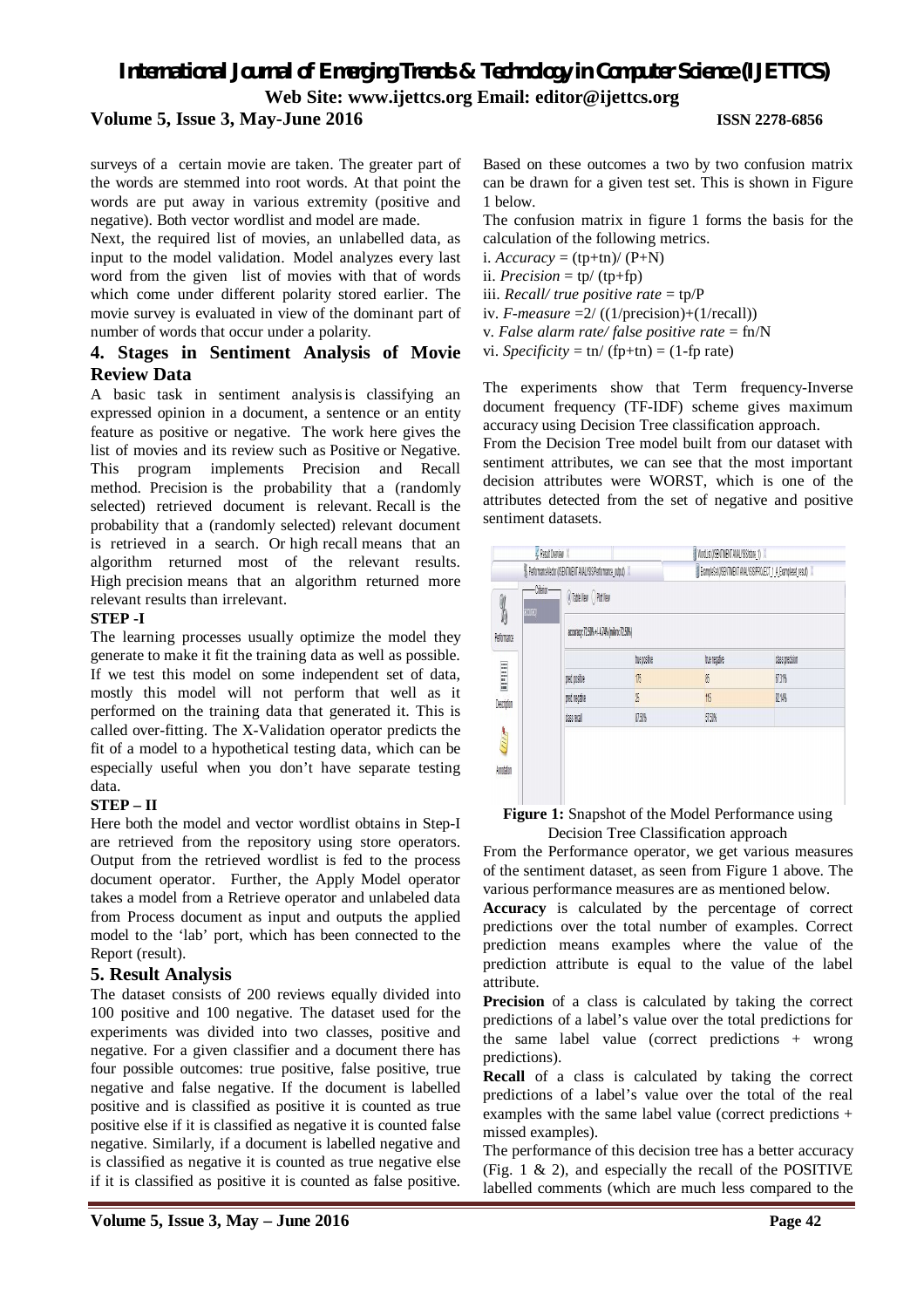# *International Journal of Emerging Trends & Technology in Computer Science (IJETTCS)* **Web Site: www.ijettcs.org Email: editor@ijettcs.org Volume 5, Issue 3, May-June 2016 ISSN 2278-6856**

NEGATIVE labelled comments) is 87.5%. Also the model performance has RMSE value of 0.47 and Absolute error

p.

of 0.313, which again clearly demonstrates the good predictive capability of the model.

| Performance                                                                           | <b>PerformanceVector</b>                                                             |     |          |  |  |  |  |
|---------------------------------------------------------------------------------------|--------------------------------------------------------------------------------------|-----|----------|--|--|--|--|
| <b><i>DESCRIPTION AND</i></b><br><b><i><u>STATISTICS</u></i></b><br>--<br>Description | PerformanceVector:<br>accuracy: 72.50% +/- 4.74% (mikro: 72.50%)<br>ConfusionMatrix: |     |          |  |  |  |  |
|                                                                                       | True: positive                                                                       |     | negative |  |  |  |  |
| 1119                                                                                  | positive:                                                                            | 175 | 85       |  |  |  |  |
|                                                                                       | negative:                                                                            | 25  | 115      |  |  |  |  |
| Annotation                                                                            | absolute error: 0.313 +/- 0.039 (mikro: 0.313 +/- 0.353)                             |     |          |  |  |  |  |
|                                                                                       | root mean squared error: 0.470 +/- 0.040 (mikro: 0.472 +/- 0.000)                    |     |          |  |  |  |  |

# **Figure 2:** Snapshot of the performance of the model



**Figure 3:** Graphical Plot of Sentiment Analysis of Unlabelled Data